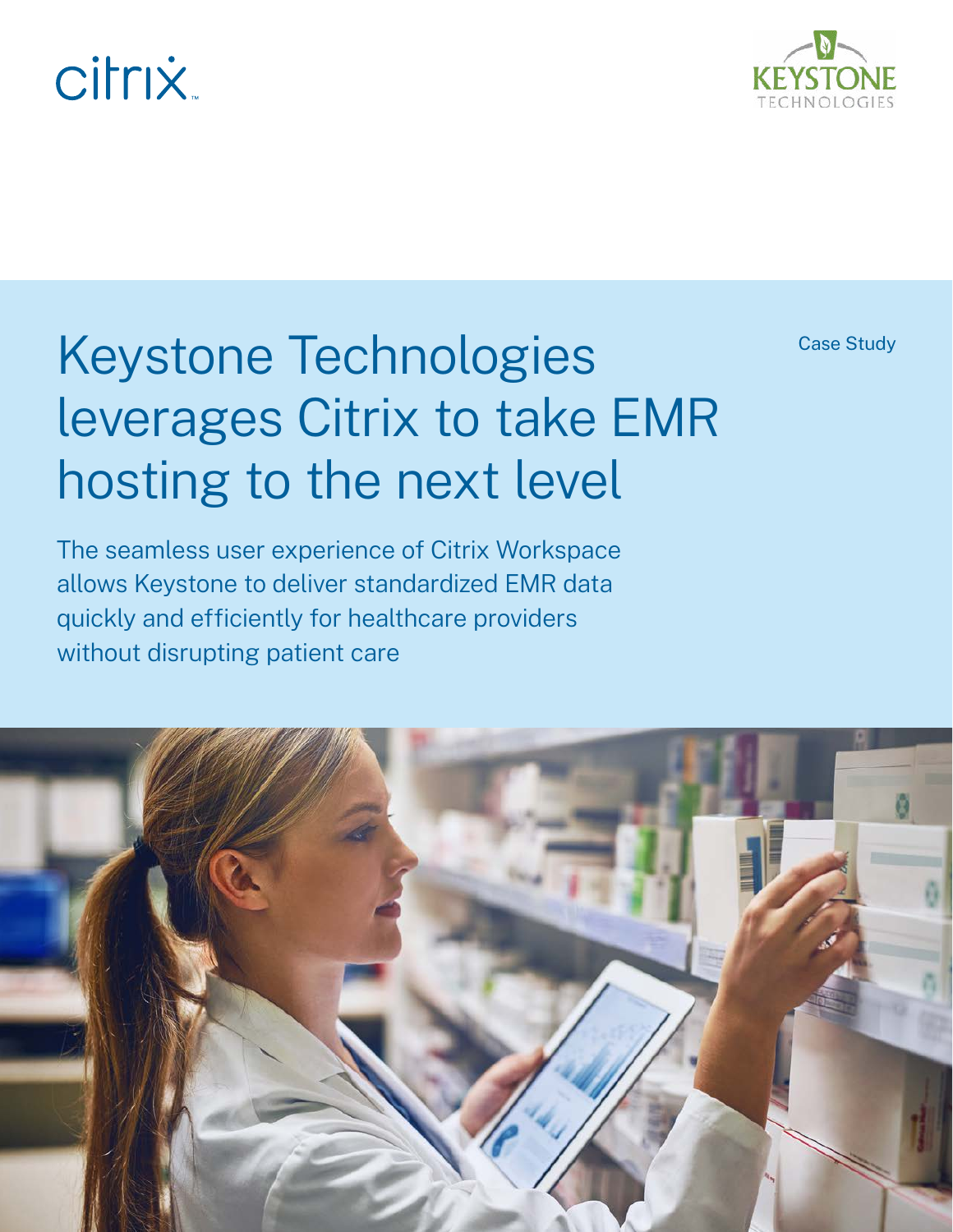Serving the healthcare industry since 2001, Keystone has been using Citrix solutions for over a decade. With a well-developed Citrix Cloud hosting practice on AWS, along with integration and conversion services of EMR data, Keystone is anticipating revenue of 15-20 million by the end of 2024.

**"Our partnership has absolutely been critical when we go into potential engagements because Citrix solutions are so widely adopted in healthcare settings. Fronting the conversation with Citrix has been a huge success for us in helping drive these agreements forward."**

**– Dave Haas, Vice President of Solutions Architecture, Keystone Technologies**

Keystone Technologies is a healthcare technology firm that provides data conversion services, HIPAAcompliant cloud services, EMR hosting, and healthcare IT leadership for large healthcare systems (1,000+ beds) and private practice groups (10+ physicians).

Keystone's mission is to ensure that healthcare providers have the information they need in order to provide the highest quality of care to their patients.

Eric Humes explains the origins of why he founded the business in 2001 to help physicians access patient information more efficiently: "When I was 16 years old, my mother was diagnosed with lupus. She would drag

me along to all of her doctor's visits, even take me out of school to help her lug her accordion file of all her medical records from all of her doctors and specialists. This was before EMRs existed. Her accordion file was so heavy she couldn't carry it, but I could get it out of the trunk and put it on a cart. Then, we would wheel it into doctor's offices because she wanted every doctor she saw to have her complete story. I was always into computers, and I would reflect back on that, thinking that there's just got to be a way that technology can help to solve that problem."

Today, Keystone's strengths include large-scale, discrete data conversions into Epic, Cerner, and other EMRs, designing the conversion process as the lead architect.

**"We've converted up to 24 disparate EMRs into a single instance of Epic. We've converted two separate instances of Epic into a new instance of Epic. We've converted multiple EMRs into Cerner, and executed whatever data integration is required and necessary afterwards."**

**– Andy Belval, Chief Revenue Officer, Keystone Technologies**

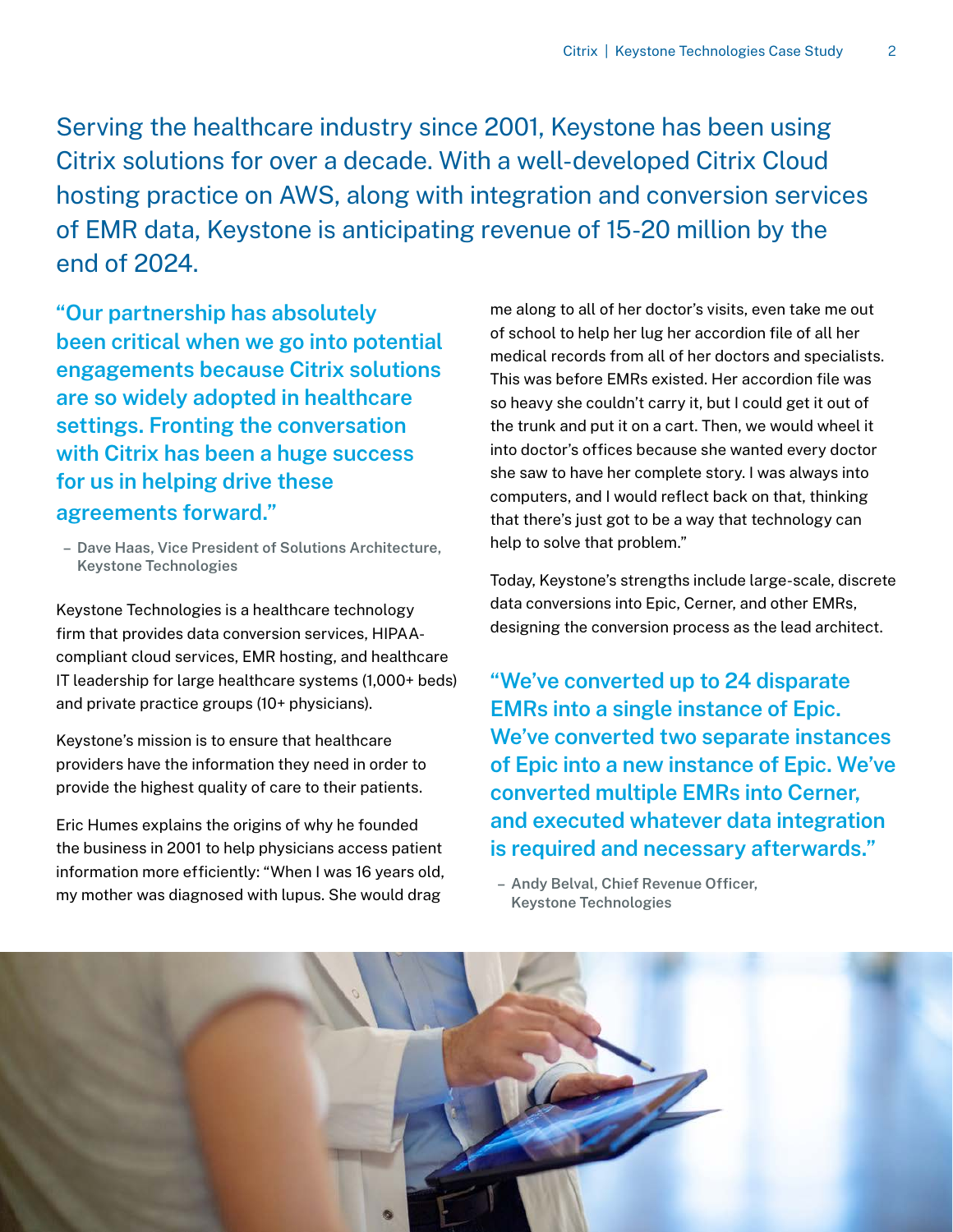### Relying on Citrix allows Keystone to focus on backend infrastructure and EMRs

At first, Keystone had their own data center space before starting to move to the cloud in 2010. "Before Citrix Cloud," says Haas, "we had to manage all of those controllers and that backend Citrix infrastructure, patching NetScalers (now called Citrix ADCs)…things of that nature. When we were smaller and first starting off, that was easily doable. But as we've taken on larger healthcare environments and the need around that security and ongoing maintenance and management, Citrix allows us to just focus on the backend infrastructure, the EMRs. It's been a huge help in terms of the uptime and reliability that we can provide to our physician clients."

With Citrix, Keystone is able to scale existing environments and onboard new ones much faster. The ability to put workloads in different parts of the world is also a benefit from a disaster recovery and business continuity standpoint. Haas explains, "Having all of this fronted by Citrix, should we have to fail over in those cases, most times the end users are not even impacted."

#### **Offering a consistent user experience factored in to the decision to partner with Citrix**

Humes explains the decision to use Citrix: "We adopted Citrix very early on. We knew it was more or less a standard for remote access for majority of healthcare, and we wanted to offer the best technology solutions available. We naturally evaluated the merits of Citrix, and ultimately adopted and committed to the Citrix portfolio. And we've been very consistent in our delivery and in our solutions that we've provided to our clients, be it environments that we had originally stood up ourselves based on our data center space in St. Louis and Kansas City, but then also later on, after we had migrated everything out of our own data center to AWS."

### Laying the foundation for Citrix Cloud on AWS in 2017-19 resulted in grateful healthcare clients during the pandemic and blockbuster growth in 2021

When they made the strategic decision to move to Citrix Cloud and AWS in 2017, Keystone had no idea that a pandemic was looming. Their reasons were primarily to decrease risk, make their services more efficient, spin up servers faster, and control costs. By moving to Citrix Cloud and AWS, Keystone was able to scale their services dynamically and no longer have the maintenance and large expenditures associated with being responsible for servers in a data center.

**"Citrix helped us transition from the co-located data center to AWS, because that is our presentation and entry point for all of the physicians and the EMRs we host. The practice managers we work with knew the transition was happening. But the physicians end users weren't even aware what was happening most times. As long as they could launch their Citrix desktop or stream their application, they never noticed anything other than greater performance and increased uptime."**

**– Dave Haas, Vice President of Solutions Architecture, Keystone Technologies**

**Learn more about Citrix Cloud offerings here.**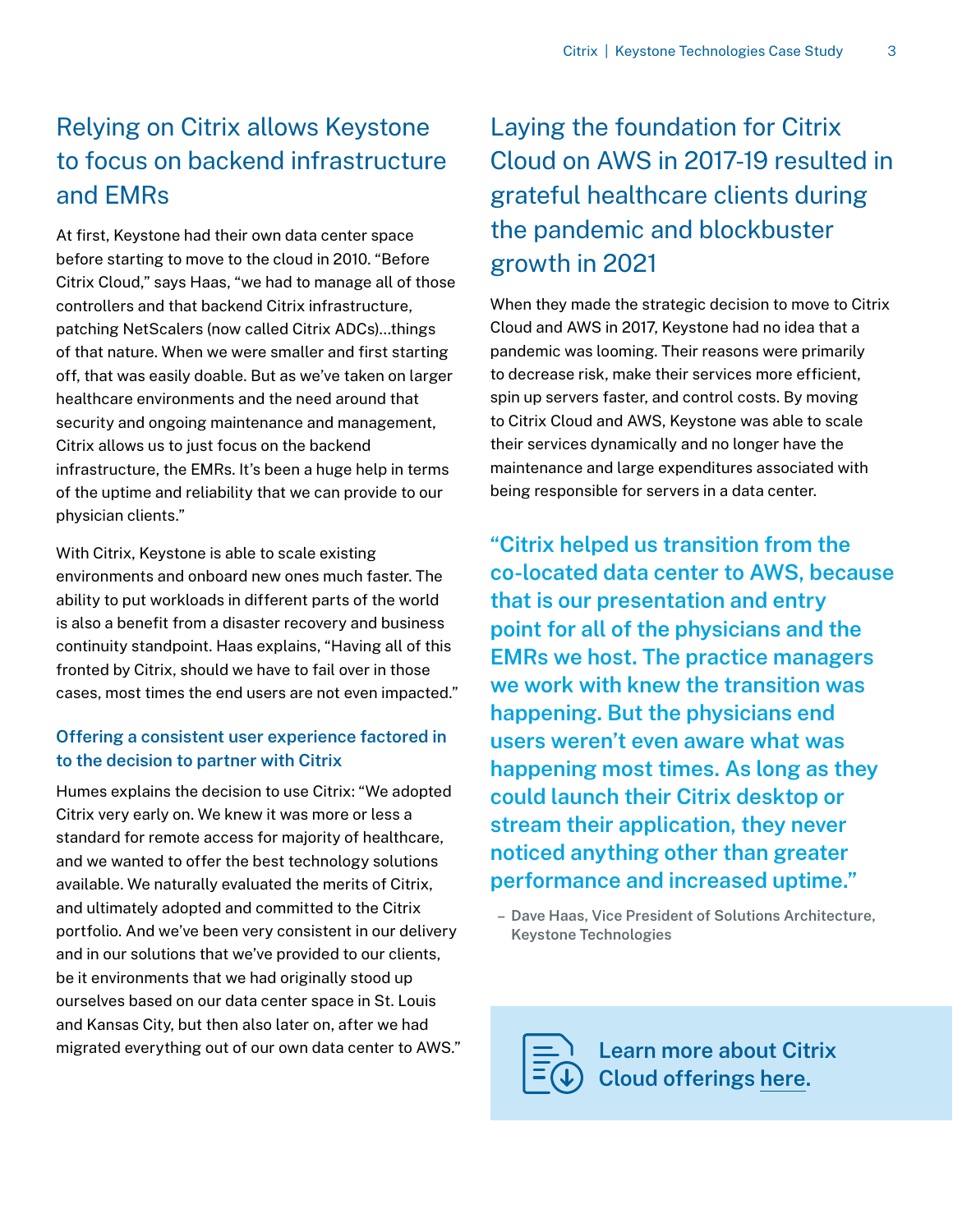By late 2019, Keystone had completed their transition out of their data center. When the pandemic hit, Keystone clients already had the technology they needed for remote data access.

**"The COVID 19 pandemic was kind of a non-sequitur for us for quite some time. And a large part of the reason for that is we already had everyone on Citrix. I can't tell you how many phone calls I took from March to May of 2020, thanking me for insisting that everyone have these solutions in place and refusing to compromise.**

**– Andy Belval, Chief Revenue Officer, Keystone Technologies**

Today, the company firmly believes they have the platform in place to weather the ups and downs that the industry goes through on a regular basis. Says Belval, "Because of the disruption to elective surgeries and other factors, the fourth quarter of 2020 was probably the worst quarter the company has ever had. But, 2021 replaced all of that revenue in about 75 days." Belval admits that he never would have predicted replacing the lost revenue so quickly, but the company continues to grow, and he anticipates finishing 2021 at 7 million. Based on current projections, Belval anticipates that Keystone will reach 15 to 20 million by the end of 2024.

#### Bolstering future growth as a Citrix Service Provider

By providing hosting, integration, and conversion services, Keystone Technologies has differentiated itself from other service providers in the healthcare technology industry. With so much expertise and being able to do both large-scale data conversions and small acquisitions puts Keystone in an excellent position to serve even more healthcare clients. Plus, with their history in the pre-cloud environment, they're well versed in legacy systems and know the healthcare industry well. Says Belval, "We like to joke with AWS that we've been in healthcare longer than they've been a company."

#### **Leveraging Keystone's Citrix partnership**

According to Belval, "A pretty awesome advantage of the Citrix partnership is having a good partner manager who understands what we do and how we can utilize them. They gave us the opportunity to meet with their chief healthcare strategist and discuss 'tip of the spear' strategies that we can execute to penetrate further into the market. We've worked with Citrix's marketing group before, and we have co-sponsored events together, and taken advantage of the other resources that Citrix has to highlight what we're doing in the marketplace. And we're definitely looking forward to furthering our partnership with Citrix."

Keystone is now an AWS advanced consulting partner and has an AWS Healthcare Specialist certification. With Keystone in growth mode, Belval expects that they will be taking advantage of more Citrix- and AWS-specific training and certification in the next year and a half.